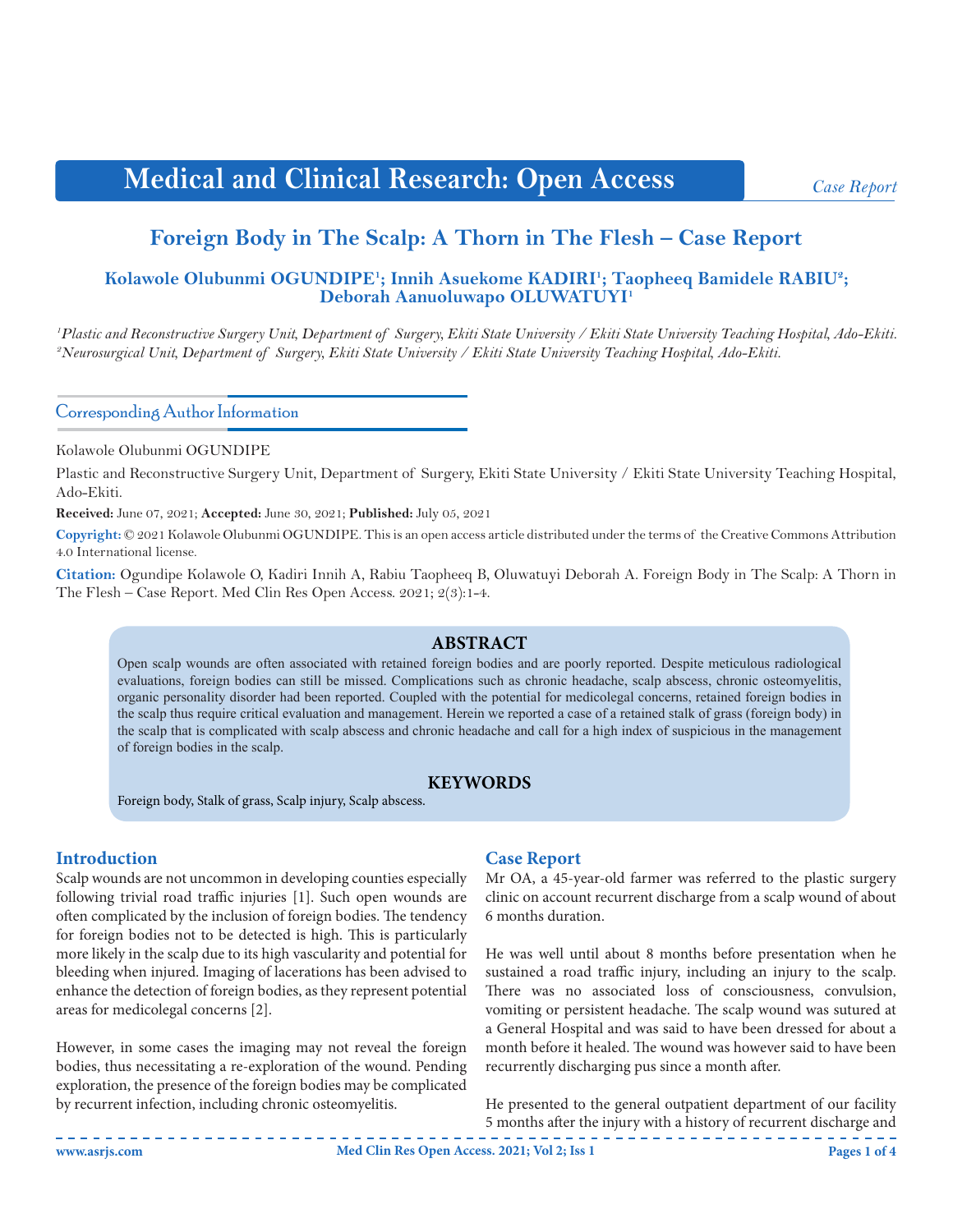an assessment of poor wound healing secondary to the inclusion of a foreign body was made. CT scan requested for showed maxillary sinus polyp and scalp cellulitis. No foreign body was visualized. He was placed on antibiotics (Tabs Cefuroxime).

Two weeks later, he returned with complaints of headache which had persisted for a week. A skull X-ray was requested which was essentially normal. He was then referred to the plastic surgery unit for further management.

At the plastic surgery clinic, he was examined and found to have a sinus at the left parietal region not actively discharging and a firm, non-tender swelling measuring 4cmx4cm at the ipsilateral parietal region posterior to the sinus. An assessment of recurrent scalp discharge secondary to likely chronic osteomyelitis of the skull bone, to rule out scalp abscess was made. He was continued on antibiotics and referred to the neurosurgery clinic.

The neurosurgeon assessed him as possibly having left parietal scalp abscess, skull osteomyelitis, or foreign body. It was also noted that the earlier CT scan done showed scalp collection with no bony involvement (although there was no bone window). A repeat CT scan with a bone window was requested which showed an area of hypodense swelling over the left parietal region with no involvement of the underlying bone and no evidence of intracranial extension. A well marginated hypodense lesion was also seen within the left maxillary sinus which is also in keeping with a polyp. An assessment of chronic left parietal scalp abscess was made, and he was once again referred to the plastic surgery unit for further review and continuation of care.

Exploration of scalp swelling was done in the Plastic surgery clinic under local anaesthesia and a foreign body (stalk of grass of 5cm in length) was found and removed from the sub-galeal space, the cavity was curetted with forceps, cleaned out and wound dressed with honey (Figures 1 and 2). He was continued on antibiotics (Cefuroxime) and paracetamol and had alternate day wound dressing for about 2 weeks. The scalp wound has healed completely, and the patient's condition is satisfactory (Figure 3).

#### **Discussion**

Scalp lacerations are different from lacerations in other parts of the body because of the scalp unique anatomy and blood supply. Prime attention should be given to securing haemostasis and removal of foreign bodies, if present, in patients with scalp laceration [3]. The removal of the foreign bodies may however be a dilemma in the face of marked bleeding from the scalp following trauma.

The Presence of foreign bodies in the scalp can present in diverse ways. Isikay [4] reported a case of intracranial foreign body in a 9-year old boy presenting with recurrent headache. Our patient had also complained of a persistent headache. In patients with a history of trauma, foreign body associated headache should always be suspected. Singh in 2007 [1] reported retained cotton gauze (foreign body) in the scalp that was associated with an organic personality disorder. Though our patient did not present with a classic organic personality disorder, the level of anxiety and depressive thoughts he demonstrated were significant. Local pain and swelling have also been associated with foreign bodies in the scalp. Patel [5] in a case contribution had reported a patient with



**Figure 1:** Stalk of grass extracted from the sub-galeal space. About 5cm long and appeared fresh.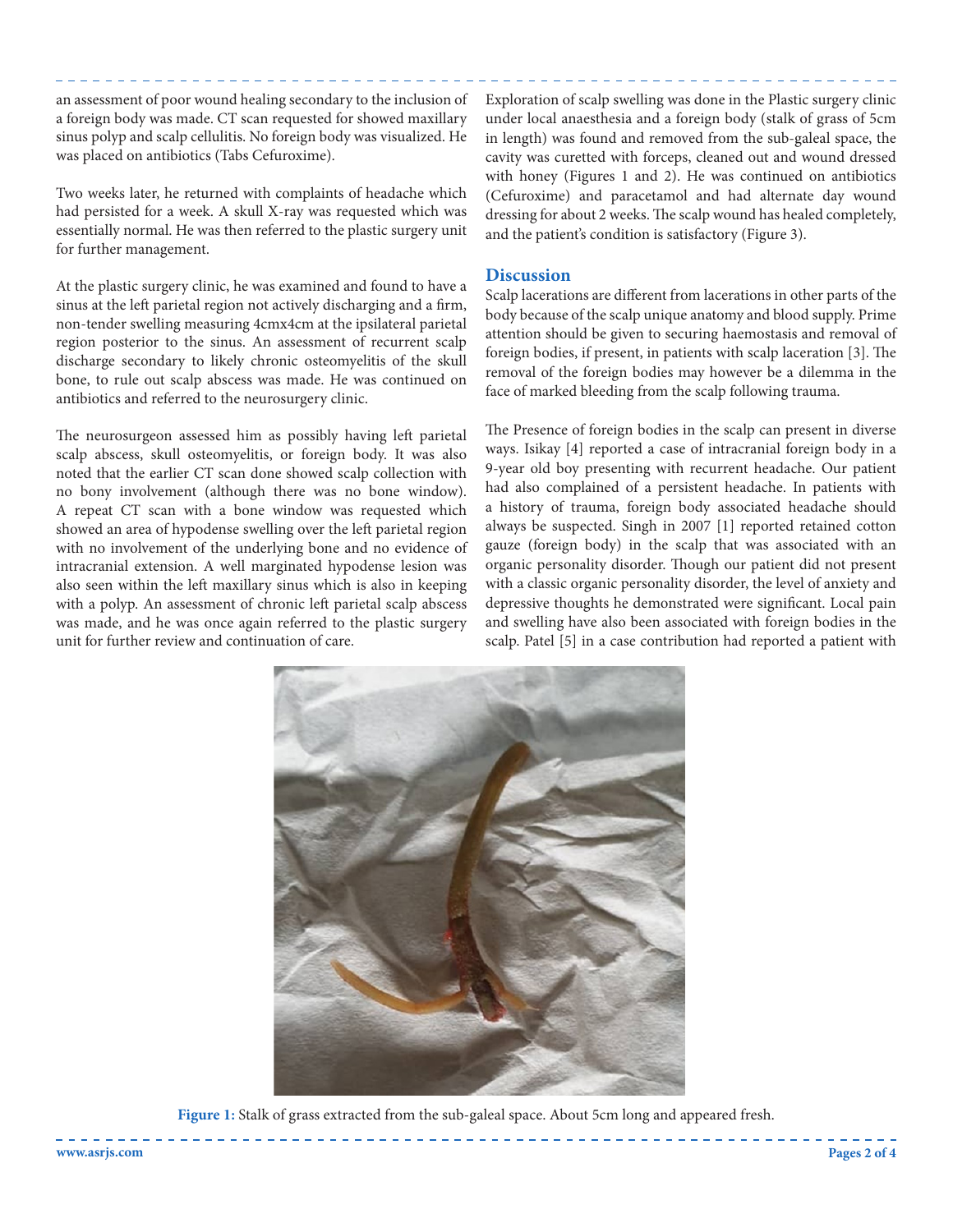

**Figure 2:** The parietal wound at the time of exploration.



**Figure 3:** Healed scalp wound two weeks after exploration.